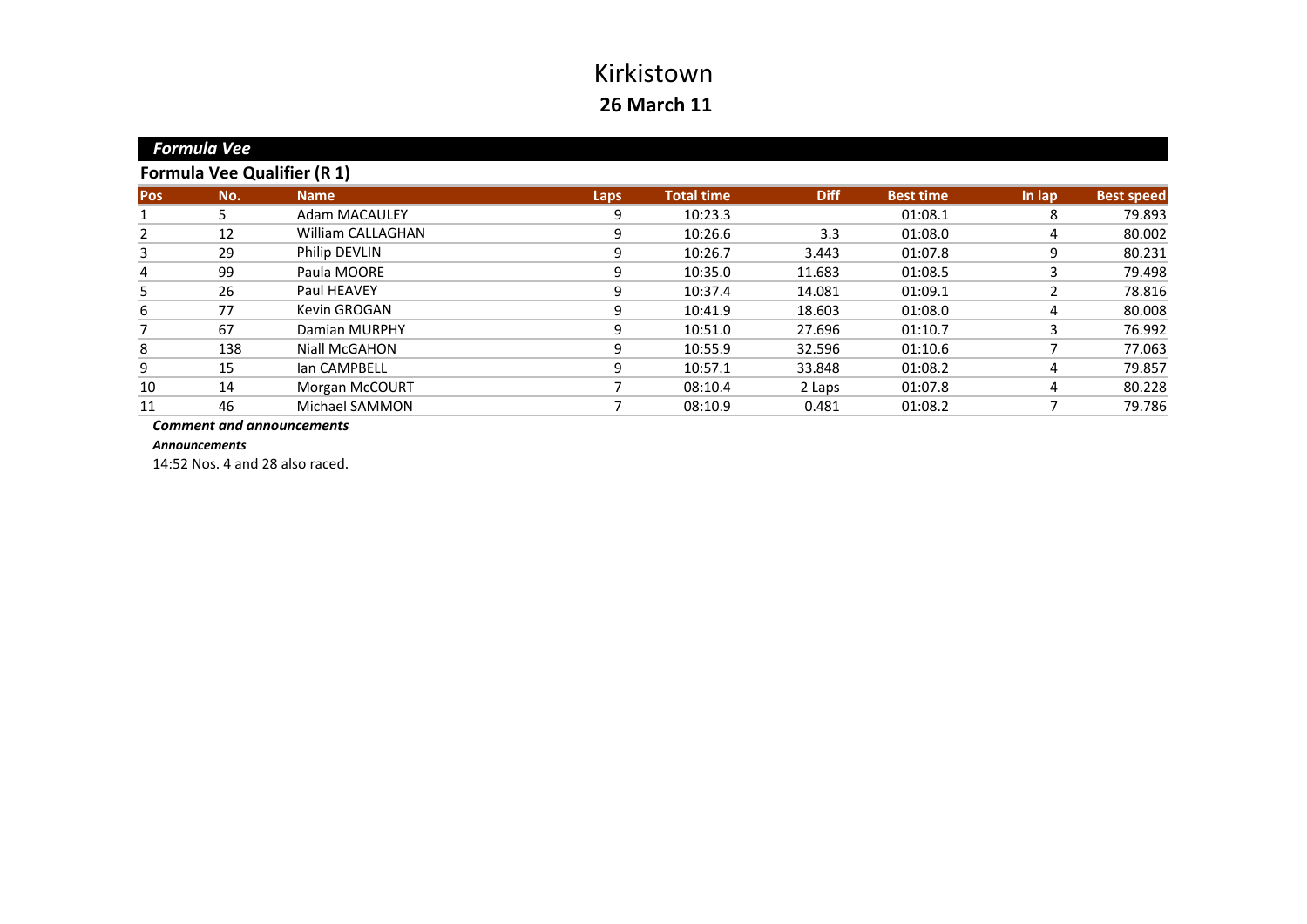|                     | <b>Pre-90 FF1600</b> |                         |              |                   |             |                  |               |                   |  |  |  |
|---------------------|----------------------|-------------------------|--------------|-------------------|-------------|------------------|---------------|-------------------|--|--|--|
| Pre-90 FF1600 (R 2) |                      |                         |              |                   |             |                  |               |                   |  |  |  |
| <b>Pos</b>          | No.                  | <b>Name</b>             | <b>Laps</b>  | <b>Total time</b> | <b>Diff</b> | <b>Best time</b> | In lap        | <b>Best speed</b> |  |  |  |
| 1                   | 99                   | Jonathan McMULLEN       | 16           | 17:02.1           |             | 01:02.6          | 5             | 86.955            |  |  |  |
| 2                   | 31                   | <b>Andrew RITCHIE</b>   | 16           | 17:08.9           | 6.711       | 01:03.1          | 8             | 86.199            |  |  |  |
| 3                   | 14                   | <b>Neville ANDERSON</b> | 16           | 17:12.3           | 10.175      | 01:03.4          | 13            | 85.912            |  |  |  |
| 4                   | 91                   | Jamesy HAGAN            | 16           | 17:14.2           | 12.024      | 01:03.4          | 6             | 85.897            |  |  |  |
| 5                   | 9                    | John STEWART            | 16           | 17:16.4           | 14.256      | 01:02.9          | 15            | 86.547            |  |  |  |
| 6                   | 20                   | <b>Ryan TEMPLETON</b>   | 16           | 17:16.6           | 14.434      | 01:03.5          | 8             | 85.733            |  |  |  |
| 7                   | 23                   | David NICHOLL           | 16           | 17:22.3           | 20.196      | 01:03.8          | 14            | 85.326            |  |  |  |
| 8                   | 90                   | <b>Henry CAMPBELL</b>   | 16           | 17:29.5           | 27.329      | 01:04.5          | 5             | 84.34             |  |  |  |
| 9                   | 40                   | Robbie STEVENS          | 16           | 17:56.4           | 54.224      | 01:05.8          | 13            | 82.712            |  |  |  |
| 10                  | 61                   | David BLACK             | 15           | 17:41.6           | 1 Lap       | 01:09.2          | 14            | 78.688            |  |  |  |
| Not classified      |                      |                         |              |                   |             |                  |               |                   |  |  |  |
| <b>DNF</b>          | 13                   | <b>Ian NEWPORT</b>      | $\mathbf{2}$ | 02:16.9           |             | 01:04.3          | $\mathcal{P}$ | 84.632            |  |  |  |
| <b>DNS</b>          | 77                   | <b>Brendan DUGGAN</b>   | 0            | --:-:----         |             | --:--:----       | 0             |                   |  |  |  |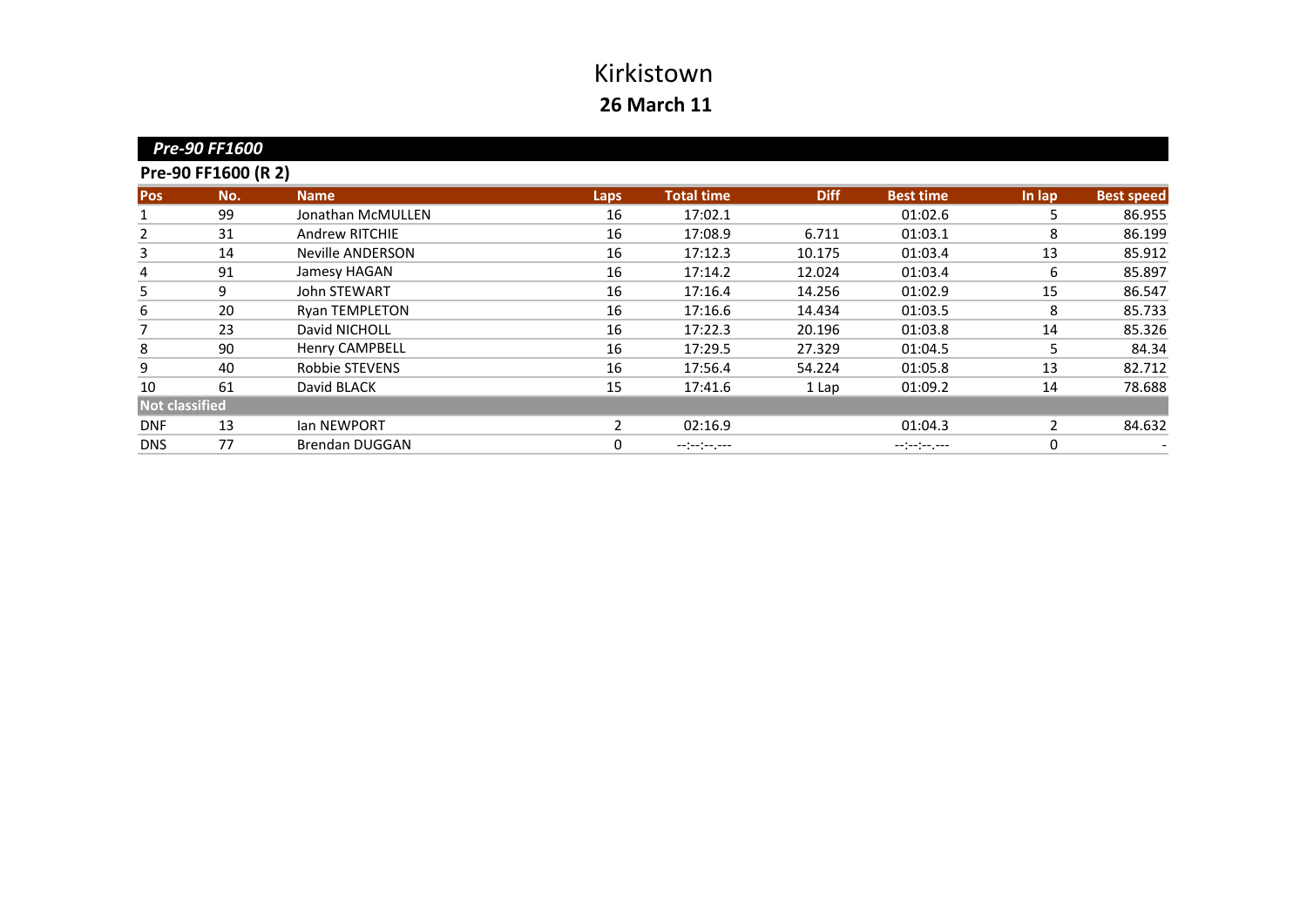| Saloon/GT                 |     |                      |             |                   |             |                  |                |                   |
|---------------------------|-----|----------------------|-------------|-------------------|-------------|------------------|----------------|-------------------|
| Saloon/GT/Uno/Punto (R 3) |     |                      |             |                   |             |                  |                |                   |
| <b>Pos</b>                | No. | <b>Name</b>          | <b>Laps</b> | <b>Total time</b> | <b>Diff</b> | <b>Best time</b> | In lap         | <b>Best speed</b> |
| 1                         | 79  | Pat McBENNETT        | 16          | 17:01.2           |             | 01:02.3          | 8              | 87.301            |
| $\overline{2}$            | 93  | Mike JOHNSTON        | 16          | 17:14.5           | 13.281      | 01:02.8          | 3              | 86.693            |
| 3                         | 66  | Craig DAVIDSON       | 16          | 17:34.5           | 33.354      | 01:04.5          | 6              | 84.411            |
| 4                         | 25  | <b>Stephen TRAUB</b> | 16          | 17:36.9           | 35.73       | 01:05.0          | 10             | 83.721            |
| 5                         | 59  | Ralph JESS           | 16          | 17:54.6           | 53.39       | 01:05.6          | 6              | 83.002            |
| 6                         | 82  | <b>Tony TRAUB</b>    | 16          | 17:55.9           | 54.676      | 01:06.0          | 6              | 82.441            |
| 7                         | 2   | <b>Greer WRAY</b>    | 15          | 17:02.1           | 1 Lap       | 01:07.0          | 5              | 81.297            |
| 8                         | 39  | <b>Wesley LYLE</b>   | 15          | 17:02.3           | 0.207       | 01:06.4          | 14             | 81.93             |
| 9                         | 33  | Donal O'NEILL        | 15          | 17:04.5           | 2.389       | 01:06.8          | 7              | 81.468            |
| 10                        | 49  | Paul SHERIDAN        | 15          | 17:06.1           | 3.939       | 01:06.9          | 10             | 81.348            |
| 11                        | 5   | Jim WILSON           | 15          | 17:44.9           | 42.789      | 01:07.3          | $\overline{2}$ | 80.864            |
| 12                        | 83  | John McCORMACK       | 14          | 17:33.6           | 2 Laps      | 01:13.7          | 11             | 73.879            |
| 13                        | 11  | Gary CUNNINGHAM      | 14          | 17:33.8           | 0.173       | 01:13.7          | 7              | 73.872            |
| 14                        | 77  | <b>Barry HALLION</b> | 14          | 17:44.7           | 11.05       | 01:14.4          | 3              | 73.133            |
| 15                        | 4   | <b>Vicky REILLY</b>  | 14          | 17:45.0           | 11.304      | 01:14.3          | $\overline{2}$ | 73.227            |
| 16                        | 52  | Samantha KELLETT     | 14          | 17:58.3           | 24.654      | 01:15.1          | 9              | 72.478            |
| 17                        | 17  | Coilin CLINTON       | 13          | 17:15.5           | 3 Laps      | 01:18.1          | 8              | 69.678            |
| 18                        | 22  | Gary OWENS           | 13          | 17:18.1           | 2.631       | 01:17.8          | 5              | 69.925            |
| <b>Not classified</b>     |     |                      |             |                   |             |                  |                |                   |
| <b>DNF</b>                | 32  | Peter CARVILL        | 5.          | 05:58.7           |             | 01:08.9          | 4              | 78.964            |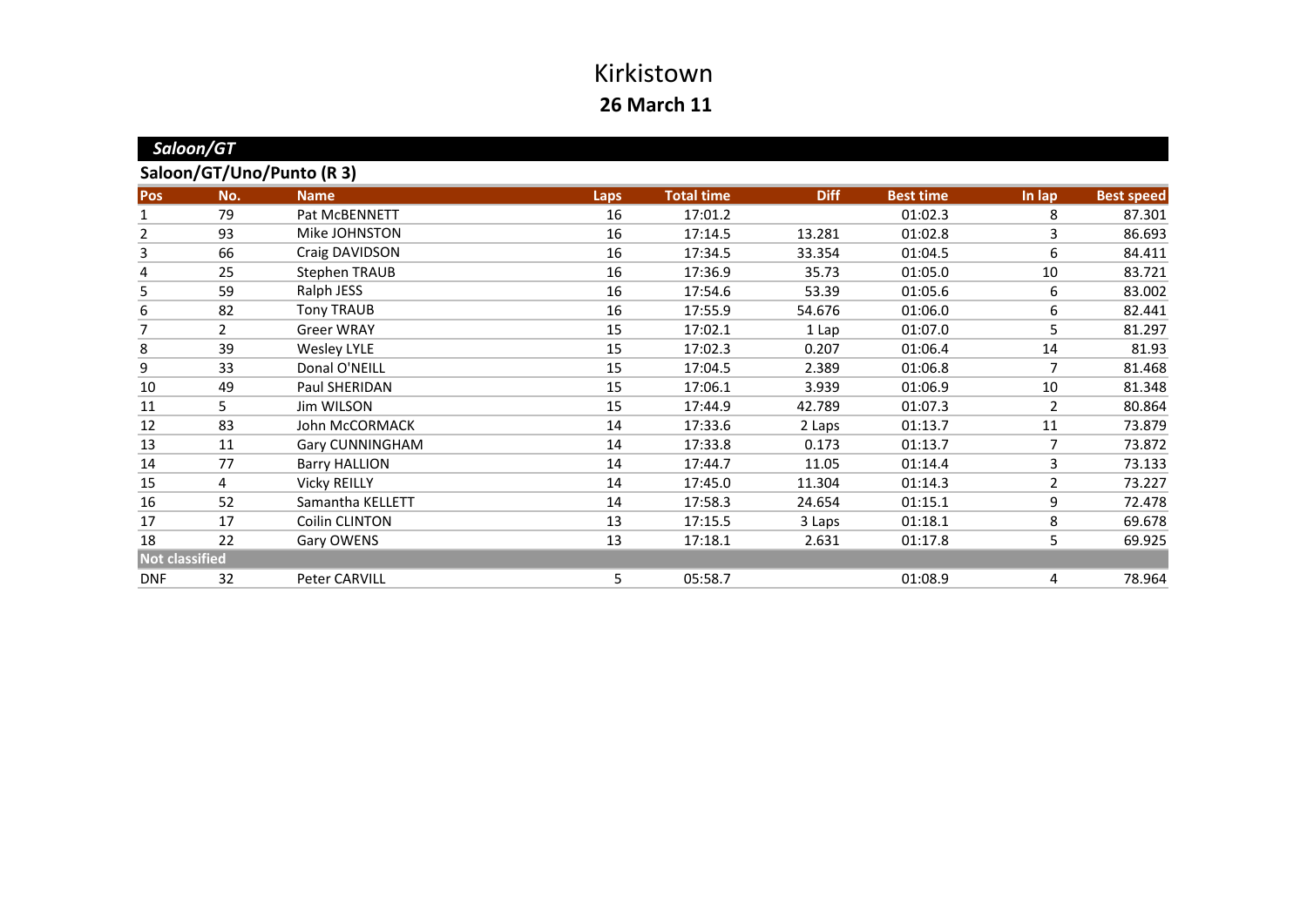|                                | <b>Roadsports</b> |                       |             |                   |             |                  |                |                   |  |  |
|--------------------------------|-------------------|-----------------------|-------------|-------------------|-------------|------------------|----------------|-------------------|--|--|
| <b>Roadsports (R4 Restart)</b> |                   |                       |             |                   |             |                  |                |                   |  |  |
| <b>Pos</b>                     | No.               | <b>Name</b>           | <b>Laps</b> | <b>Total time</b> | <b>Diff</b> | <b>Best time</b> | In lap         | <b>Best speed</b> |  |  |
| 1                              | 47                | Stephen DONNELLY      | 6           | 06:16.0           |             | 01:01.5          | 4              | 88.509            |  |  |
| 2                              | 56                | John BENSON           | 6           | 06:25.5           | 9.486       | 01:02.8          | 3              | 86.733            |  |  |
| 3                              | 16                | <b>Jim HUTCHINSON</b> | 6           | 06:26.0           | 10.041      | 01:01.0          | 2              | 89.212            |  |  |
| 4                              | 24                | <b>Ryan MAGENNIS</b>  | 6           | 06:41.1           | 25.148      | 01:04.6          | 2              | 84.235            |  |  |
| 5                              | 57                | Jack BOAL             | 6           | 06:45.4           | 29.43       | 01:05.9          | 5              | 82.595            |  |  |
| 6                              | 46                | <b>Trevor ALLEN</b>   | 6           | 06:46.7           | 30.77       | 01:05.8          | 5              | 82.713            |  |  |
| 7                              | 6                 | lain LEINSTER         | 6           | 06:47.1           | 31.149      | 01:05.8          | 4              | 82.761            |  |  |
| 8                              | 917               | Jimmy DOUGAN          | 6           | 06:48.0           | 32.048      | 01:06.2          | 4              | 82.262            |  |  |
| 9                              | 101               | Johnny ARMSTRONG      | 6           | 06:50.6           | 34.645      | 01:06.3          | 4              | 82.061            |  |  |
| 10                             | 8                 | Laurence MAWHINNEY    | 6           | 06:55.1           | 39.151      | 01:07.1          | 6              | 81.164            |  |  |
| 11                             | 68                | <b>Barry McBRIDE</b>  | 6           | 06:56.2           | 40.255      | 01:07.4          | 3              | 80.813            |  |  |
| 12                             | 111               | Davis BUICK           | 6           | 06:56.6           | 40.604      | 01:06.4          | 2              | 81.969            |  |  |
| 13                             | 18                | Alan DAVIDSON         | 6           | 07:04.6           | 48.621      | 01:06.9          | 6              | 81.395            |  |  |
| <b>Not classified</b>          |                   |                       |             |                   |             |                  |                |                   |  |  |
| <b>DNF</b>                     | 33                | Robin McGRATH         | 5.          | 05:46.9           |             | 01:06.4          | $\overline{2}$ | 82.013            |  |  |
| <b>DNS</b>                     | 3                 | Gary JONES            | 0           | $-1(-1)^{n-1}$    |             | --:--:--.--      | 0              |                   |  |  |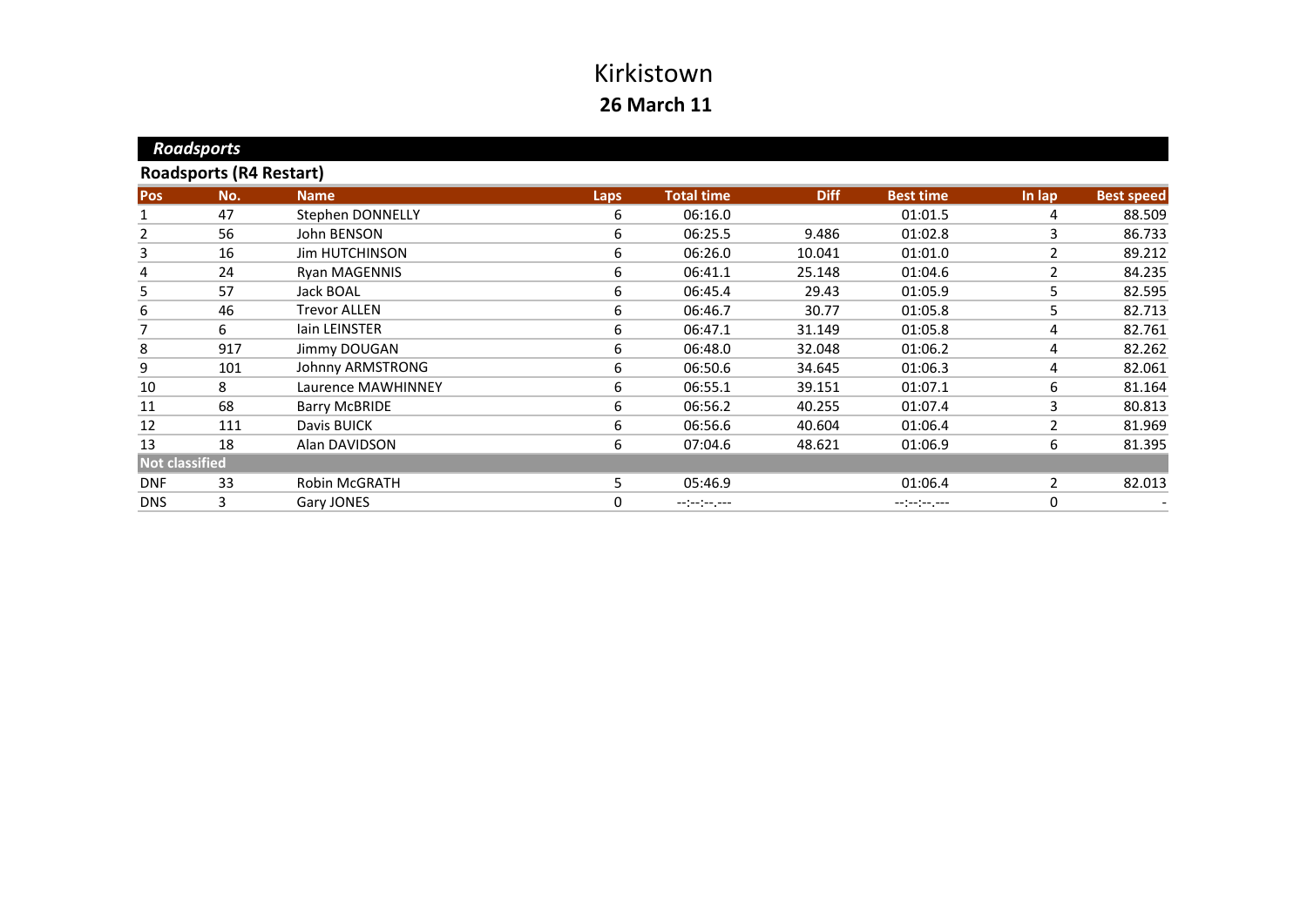|                       | <b>Formula Vee</b> |                     |      |                   |             |                              |        |                   |
|-----------------------|--------------------|---------------------|------|-------------------|-------------|------------------------------|--------|-------------------|
|                       | Formula Vee (R 5)  |                     |      |                   |             |                              |        |                   |
| Pos                   | No.                | <b>Name</b>         | Laps | <b>Total time</b> | <b>Diff</b> | <b>Best time</b>             | In lap | <b>Best speed</b> |
| 1                     | 25                 | John DOWNEY         | 10   | 11:30.3           |             | 01:07.5                      | 6      | 80.587            |
| 2                     | 24                 | David O'BRIEN       | 10   | 11:30.4           | 0.094       | 01:07.6                      | 6      | 80.562            |
| 3                     | 4                  | Robbie ALLEN        | 10   | 11:30.6           | 0.246       | 01:07.3                      | 4      | 80.833            |
| 4                     | 33                 | Lee NEWSOME         | 10   | 11:30.7           | 0.355       | 01:06.3                      | 6      | 82.05             |
| 5                     | 69                 | David KELLY         | 10   | 11:31.8           | 1.47        | 01:07.6                      | 3      | 80.562            |
| 6                     | 15                 | lan CAMPBELL        | 10   | 11:35.0           | 4.664       | 01:06.9                      | 9      | 81.382            |
| 7                     | 12                 | William CALLAGHAN   | 10   | 11:35.1           | 4.807       | 01:07.4                      | 6      | 80.815            |
| 8                     | 29                 | Philip DEVLIN       | 10   | 11:43.3           | 13.039      | 01:08.0                      | 6      | 80.064            |
| $\boldsymbol{9}$      | 5                  | Adam MACAULEY       | 10   | 11:43.4           | 13.101      | 01:07.2                      | 8      | 80.983            |
| 10                    | 99                 | Paula MOORE         | 10   | 11:43.7           | 13.412      | 01:07.7                      | 6      | 80.353            |
| 11                    | 77                 | Kevin GROGAN        | 10   | 11:44.1           | 13.76       | 01:07.9                      | 6      | 80.206            |
| 12                    | $\overline{2}$     | Daniel POLLEY       | 10   | 11:49.8           | 19.477      | 01:06.7                      | 6      | 81.589            |
| 13                    | 28                 | Aidan BYRNE         | 10   | 11:51.6           | 21.254      | 01:09.2                      | 10     | 78.697            |
| 14                    | 138                | Niall McGAHON       | 10   | 12:21.6           | 51.321      | 01:09.9                      | 4      | 77.851            |
| <b>Not classified</b> |                    |                     |      |                   |             |                              |        |                   |
| <b>DNF</b>            | 3                  | <b>Robert CASEY</b> | 0    | 2.147             |             |                              | 0      |                   |
| <b>DNF</b>            | 67                 | Damian MURPHY       | 0    | 5.381             |             | $-1(-1)^{n-1}$               | 0      |                   |
| <b>DNF</b>            | 26                 | Paul HEAVEY         | 0    | 6.044             |             | $-1 - 1 - 1 - 1 - 1 - 1 - 1$ | 0      |                   |
| <b>DNS</b>            | 14                 | Morgan McCOURT      | 0    | --:--:----        |             | $-1(-1)^{n-1}$               | 0      | -                 |
| <b>DNS</b>            | 46                 | Michael SAMMON      | 0    |                   |             | $-1 - 1 - 1 - 1 - 1 - 1 - 1$ | 0      |                   |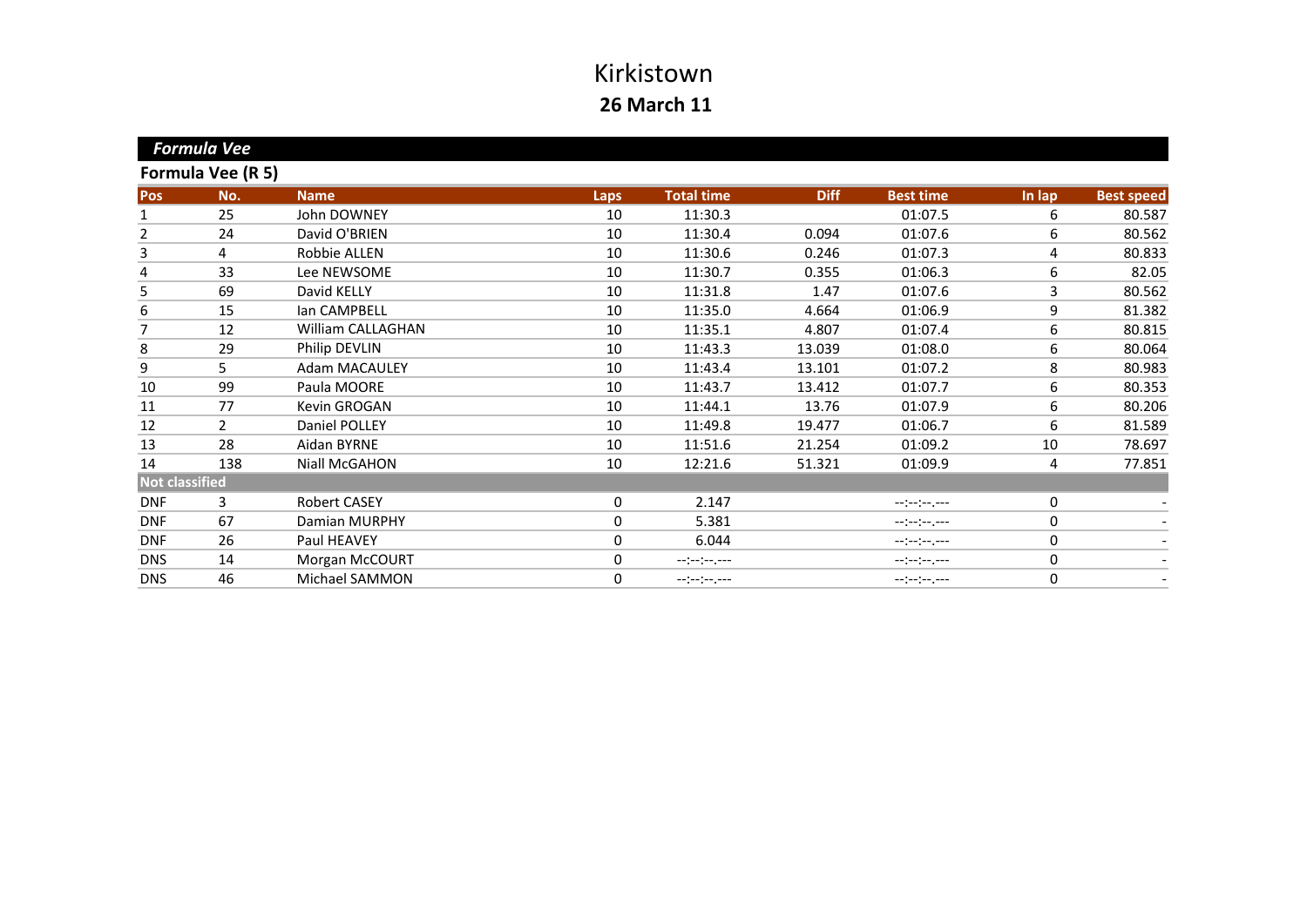|                       | Open FF1600              |                       |      |                   |             |                  |        |                   |
|-----------------------|--------------------------|-----------------------|------|-------------------|-------------|------------------|--------|-------------------|
|                       | <b>Open FF1600 (R 6)</b> |                       |      |                   |             |                  |        |                   |
| <b>Pos</b>            | No.                      | <b>Name</b>           | Laps | <b>Total time</b> | <b>Diff</b> | <b>Best time</b> | In lap | <b>Best speed</b> |
|                       | 27                       | Ivor McCULLOUGH       | 15   | 15:36.4           |             | 01:01.1          | 6      | 89.119            |
| 2                     | 48                       | <b>Adrian POLLOCK</b> | 15   | 15:37.5           | 1.113       | 01:01.4          | 10     | 88.608            |
| 3                     | 99                       | Jonathan McMULLEN     | 15   | 15:44.7           | 8.325       | 01:01.7          | 8      | 88.22             |
| 4                     | 30                       | <b>Chris PAUL</b>     | 15   | 16:11.1           | 34.69       | 01:03.2          | 4      | 86.133            |
| 5                     | 9                        | <b>John STEWART</b>   | 15   | 16:12.5           | 36.108      | 01:03.8          | 12     | 85.28             |
| 6                     | 20                       | <b>Ryan TEMPLETON</b> | 15   | 16:16.1           | 39.732      | 01:03.6          | 6      | 85.648            |
|                       | 23                       | David NICHOLL         | 15   | 16:16.3           | 39.964      | 01:03.8          | 12     | 85.29             |
| 8                     | 90                       | <b>Henry CAMPBELL</b> | 15   | 16:33.5           | 57.099      | 01:05.2          | 7      | 83.431            |
| <b>Not classified</b> |                          |                       |      |                   |             |                  |        |                   |
| <b>DNF</b>            | 15                       | John FERGUSON         | 12   | 12:38.8           |             | 01:02.0          | 6      | 87.788            |
| <b>DNF</b>            |                          | <b>Emmett GLYNN</b>   | 11   | 11:56.2           |             | 01:03.5          | 5      | 85.699            |
| <b>DNS</b>            | 91                       | Jamesy HAGAN          | 0    | --:-:----         |             |                  | 0      |                   |
| <b>DNS</b>            | 13                       | Ian NEWPORT           | 0    | --:-:----         |             | --:--:-----      | 0      |                   |
| <b>DNS</b>            | 77                       | <b>Brendan DUGGAN</b> | 0    | --:--:--.--       |             | --:--:----       | 0      |                   |
|                       |                          |                       |      |                   |             |                  |        |                   |

*Comment and announcements*

*Announcements*

19:28 New Track Record (1:01.076) for Formula Ford 1600 by Ivor McCULLOUGH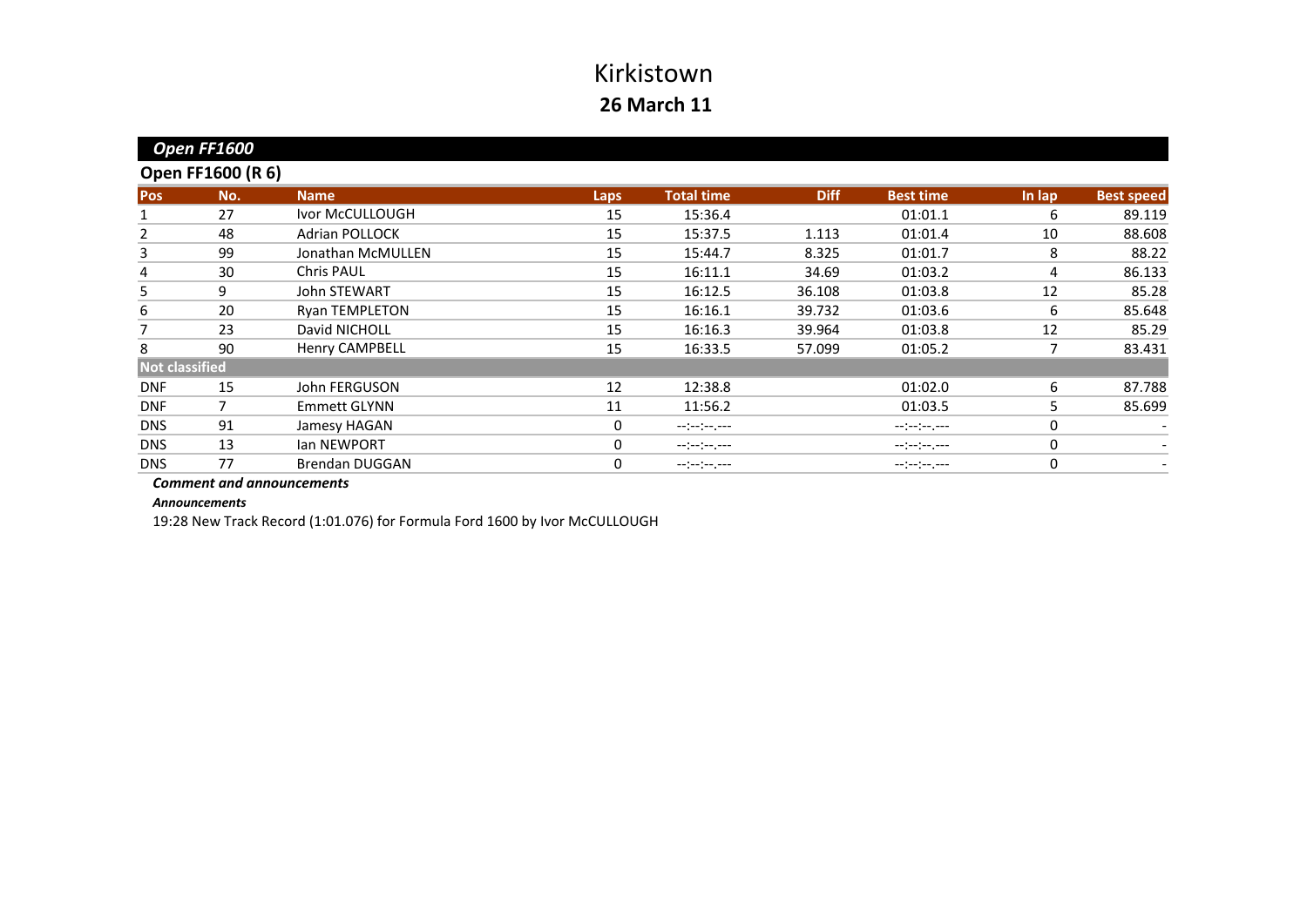| Saloon/GT                 |              |                      |             |                   |             |                  |        |                   |
|---------------------------|--------------|----------------------|-------------|-------------------|-------------|------------------|--------|-------------------|
| Saloon/GT/Uno/Punto (R 7) |              |                      |             |                   |             |                  |        |                   |
| Pos                       | No.          | <b>Name</b>          | <b>Laps</b> | <b>Total time</b> | <b>Diff</b> | <b>Best time</b> | In lap | <b>Best speed</b> |
|                           | 79           | Pat McBENNETT        | 10          | 11:17.4           |             | 01:06.8          | 3      | 81.49             |
| 2                         | 49           | Paul SHERIDAN        | 10          | 11:24.5           | 7.105       | 01:06.8          | 8      | 81.476            |
| 3                         | 33           | Donal O'NEILL        | 10          | 11:24.6           | 7.224       | 01:06.4          | 8      | 81.978            |
| 4                         | $\mathbf{2}$ | <b>Greer WRAY</b>    | 10          | 11:26.3           | 8.877       | 01:07.1          | 8      | 81.118            |
| 5                         | 39           | <b>Wesley LYLE</b>   | 10          | 11:26.6           | 9.219       | 01:07.0          | 9      | 81.218            |
| 6                         | 11           | Gary CUNNINGHAM      | 9           | 11:17.8           | 1 Lap       | 01:13.9          | 7      | 73.678            |
| 7                         | 83           | John McCORMACK       | 9           | 11:21.0           | 3.24        | 01:13.2          | 2      | 74.325            |
| 8                         | 77           | <b>Barry HALLION</b> | 9           | 11:24.3           | 6.51        | 01:14.6          | 8      | 73.001            |
| 9                         | 4            | <b>Vicky REILLY</b>  | 9           | 11:24.6           | 6.819       | 01:14.3          | 7      | 73.252            |
| 10                        | 52           | Samantha KELLETT     | 9           | 11:34.2           | 16.47       | 01:14.9          | 9      | 72.653            |
| 11                        | 17           | Coilin CLINTON       | 9           | 12:05.1           | 47.334      | 01:18.6          | 2      | 69.278            |
| 12                        | 22           | Gary OWENS           | 9           | 12:40.4           | 01:22.6     | 01:20.4          | 2      | 67.73             |
| <b>Not classified</b>     |              |                      |             |                   |             |                  |        |                   |
| <b>DNS</b>                | 32           | <b>Peter CARVILL</b> | 0           | --:-:----         |             | --:-:----        | 0      |                   |